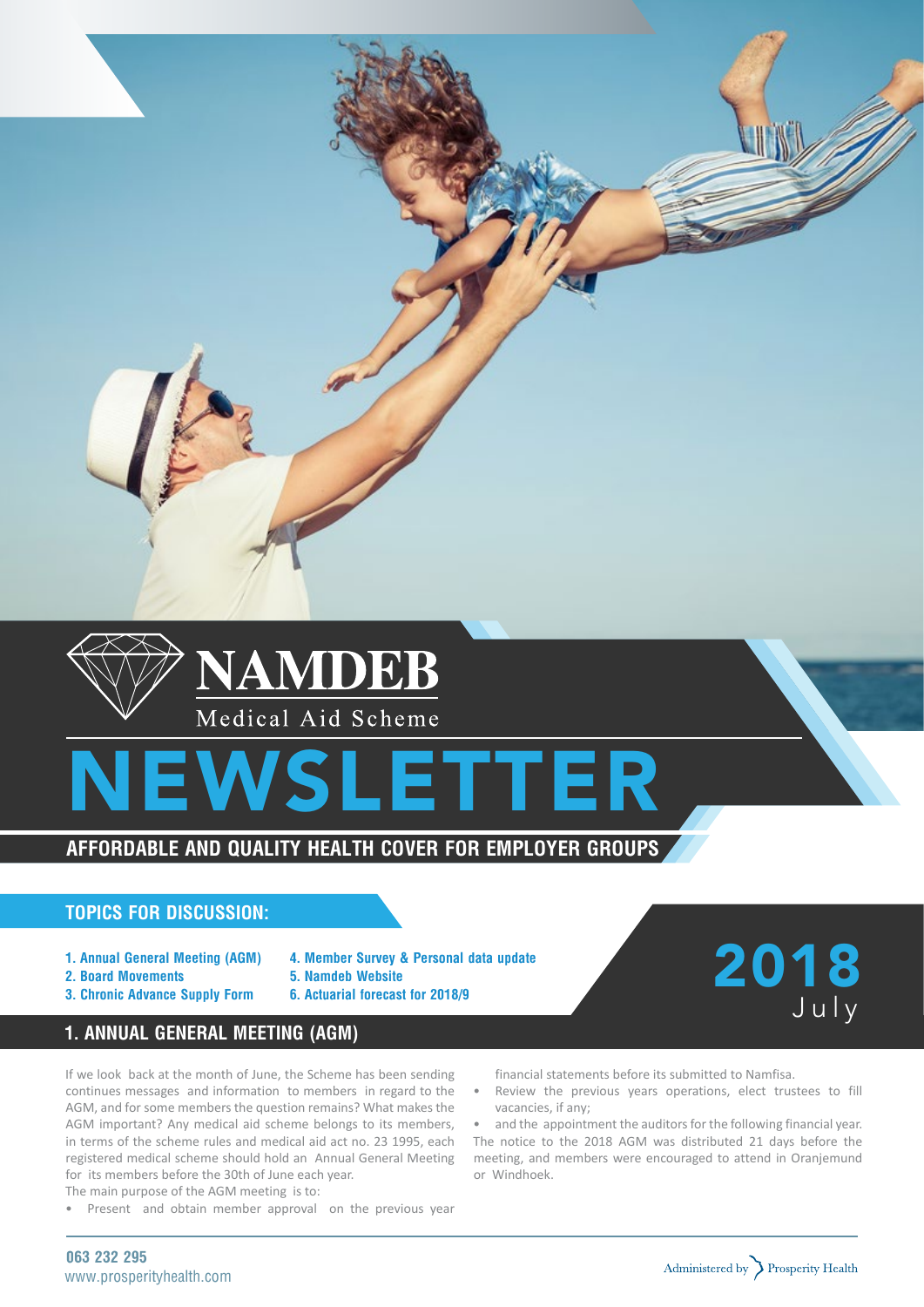# **2017 Highlights**



The 2018 AGM was held on the 27th of June 2018 in Oranjemund and Windhoek, and the Board of Trustees would like to extend their sincere gratitute to all members who made time out of their busy schedules to attend or submit proxies.

An election was also conducted to elect a continuation member as a Trustee representative and two nominations were received for the position. We wish to welcome Mr. Silvanus Nekundi that emerged victorius from the election. The Board of Trustee would like to welcome Mr. Nekundi and look forward to his valuable contribution.

## **AGM HIGHLIGHTS**

The Scheme published an annual report and members are encouraged to request a copy of the report from the Scheme Administrators or the Principal Officer:

• Ms Ruusa Amuthenu - Administrator - ruusa.amuthenu@

## **SUMMARY OF FINANCIAL PERFORMANCE**



prosperitynam.com

Callie Schafer – Principal Officer – callie.schafer@ africaonline.com.na

The 2018 annual report provided an overview of the Schemes' results for the year ended 31 December 2017, as extracted from the 2017 financial statements. The Auditor has expressed an unqualified opinion on the Consolidated Financial Statements with no audit findings or corrections, below is a summary is a snapshot of the scheme financial & operational performance. Please also note that the full annual report and financial statements are available at https://bit.ly/2ly4nDD

|                                                        | 2017<br>N\$     | 2016<br>N\$    |
|--------------------------------------------------------|-----------------|----------------|
| Contributions collected                                | 121,818,876     | 98,271,536     |
| Net claims paid                                        | (107, 093, 302) | (84, 355, 243) |
| Net surplus                                            | 13,475,553      | 10,933,484     |
| Members Funds                                          | 68,210,238      | 54,734,685     |
| Average claims per principal member per<br>month       | 3,755           | 3,403          |
| Average contribution per principal member<br>per month | 4,271           | 3,964          |

#### **Scheme Demographics**

|                                                  | 2017      | 2016      |
|--------------------------------------------------|-----------|-----------|
| Scheme membership                                | 2,440     | 2,109     |
| Number of dependents                             | 5,789     | 5,012     |
| Average age of principal members                 | 46.74     | 46.92     |
| Number of chronic members                        | 5,162     | 5,038     |
| Number of pensioners/continuation<br>members     | 555       | 551       |
| Reserve levels %                                 | 56%       | 56%       |
| Solvency level                                   | 8.6 times | 9.1 times |
| Non-healthcare costs % of gross<br>contributions | 3%        | 4%        |
| Administration costs N\$ per member per<br>month | N\$ 130   | N\$ 146   |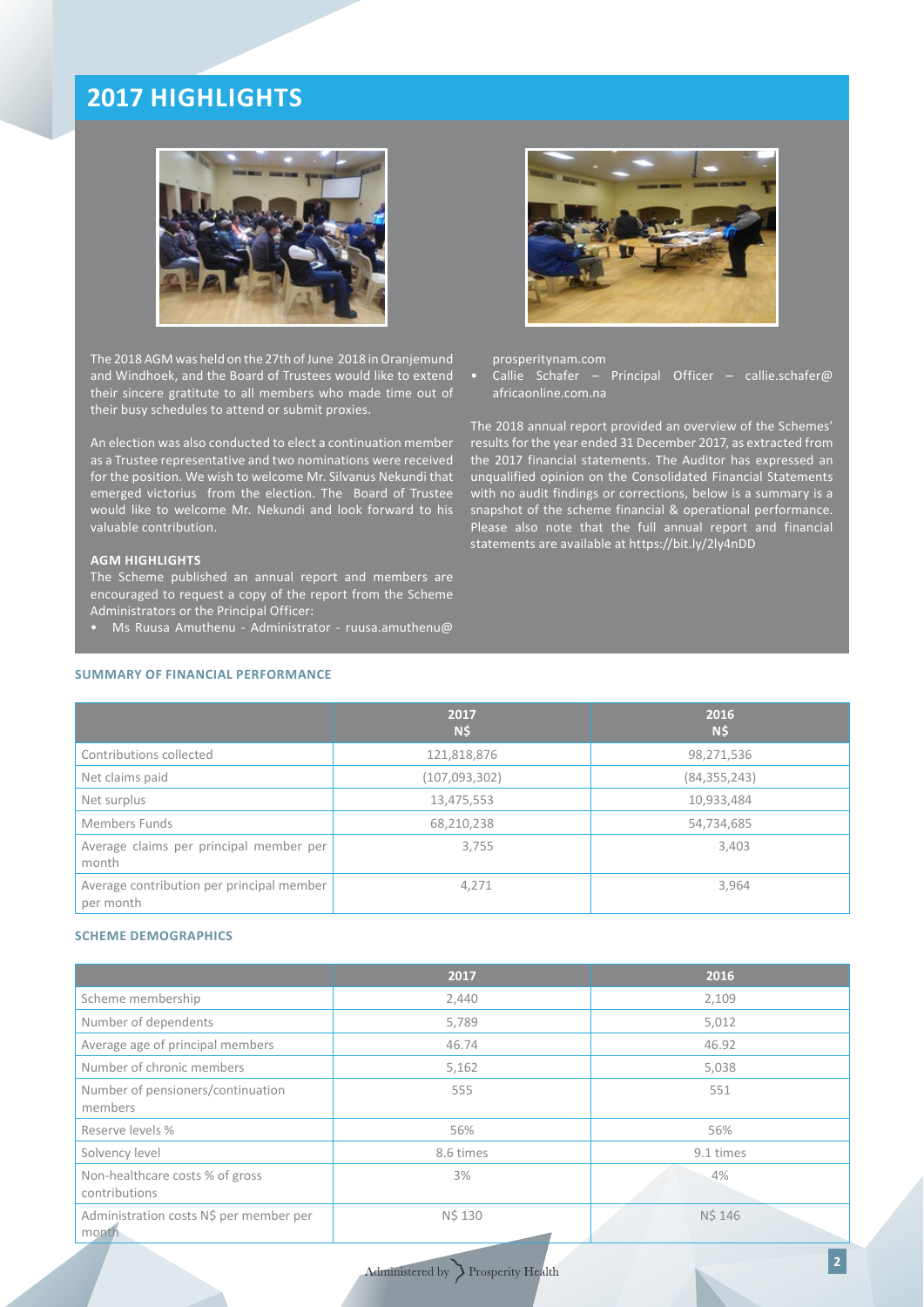## **OPERATIONAL OVERVIEW**

The Scheme's membership has grown by 16% mainly due to returning members from a private open fund. The Board of Trustees welcome the members back and are encouraged with the company employees recognizing the value offering of the Namdeb Medical Aid Scheme compared to that of an open-market fund and in choosing the Namdeb Scheme as their entrusted provider for healthcare cover.

As a result, contribution income increased by 26% from the previous year. In terms of claims incurred, the worrying trends of inflation-exceeding increases in the private health sector cost continues to have serious and negative impact on the well-being and sustainability of the Scheme.

Claims incurred increased by 27% from the previous year which along with slight increases in pensioner rates and average age of the Scheme. Although the aforementioned elements inherently put significant pressure on the solvency, the Scheme retained a stable reserve level despite a 6% reduction in the solvency ratio. Despite increases in claims expenditure, admission rates and utilization factors the reserve level is well maintained. It provides all members and health professionals the peace of mind that the Scheme is not only meeting the required reserve level as set by the Registrar of Medical Aids, but cover the volatility of claims experience of smaller and closed fund/schemes

## **2. Board Movements**

#### **• Principal Officer**

The Board would like to bid farewell to Mr. Andries Wahl, our long serving Principal Officer since the inception of the Scheme, who retired at the end of June 2018, and wish to take this opportunity to thank him for his valuable contribution , dedication , commitment and to reiterate that his contribution to the Scheme is unmeasurable and wish him all the best for his next endevours.

The Board would further wish to welcome our new incoming Principal Officer Mr. Callie Schafer who takes over from Mr. Wahl effective 01 July 2018. Mr. Schafer is no stranger to the healthcare industry, he was the director of Corporate Affairs for the Prosperity Group for more than 10 years before his retirement in March this year, the former Chief Executive Officer of Namaf, is the Namibian representative on the Board of Healthcare Funders (BHF) for Southern Africa and serve a a member of the SADC Health committee for South Africa, Botswana, Lesotho, Zimbabwe, Malawi, Mozambique and Namibia.

Mr. Schafer brings on board a wealth of knowledge and expertise and we believe that his contribution will add value to the members and Scheme as a whole.

### **Mr. Schafer contact details are as follows: Cell:** 0811444001 **Email:** callie.schafer@africaonline.com.na

Board of Trustees

The Board also wish to welcome Mses, Rachel Kalipi and Kuku Angula, who were recently appointed replacing Messrs. Stephan Eagleton & Willy Mertens.

## **3. Chronic illness and supply of chronic medication**

At the last Board of Trustee meeting an adherence and complaince report of all Scheme chronic members was reviewed. It was shocking to note the high number of members with eratic adherence profiles and high percentage of members not taking their chronic medication regularly and on a continious basis without interuption. This practice directly impact and increase health risks for members that could contribute to unexpected setbacks in their health, increase in hospitilisation, increase in absenteeism and drop in productivity. The Trustees will be reviewing more drastic plans to address this practice which will be announced in the foreseable future.

During the initail review, the possible risk for sea going members not able to collect their monthly chronic scripts in advance before going back to sea was identified. The current scheme rules permits medication to be supplied up to 30 days only. In order to address the needs of these members , the Scheme has approved to waived the rule and introduce a chronic advance form for members who require more than one month prescription at a time.

The chronic advance form will be available at all Human Resource and Prosperity Health Offices, and we urge members to complete and submit the chronic supply form in advance for authorisation and not wait until their date of departure or stop using their medication.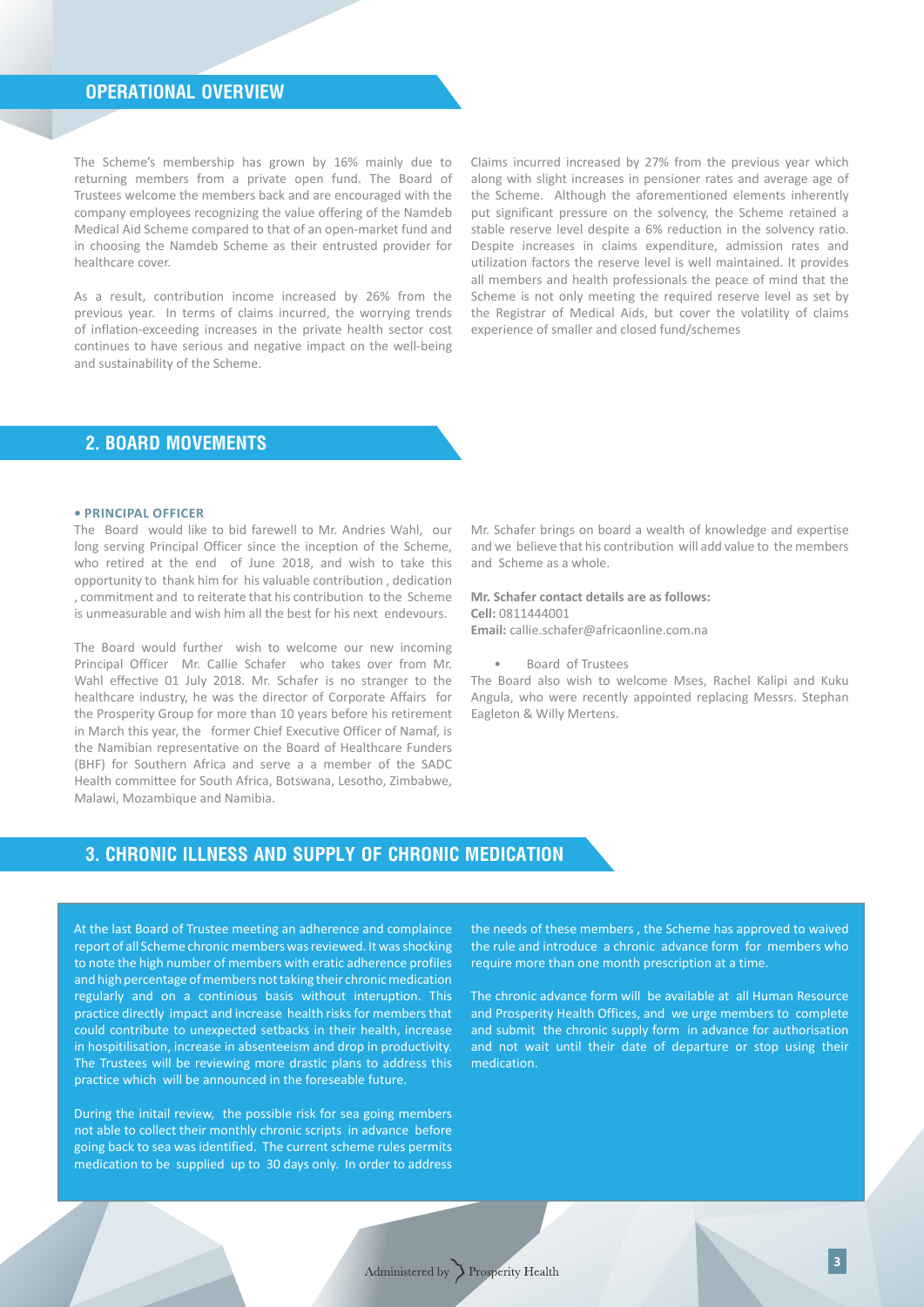## **4. Personal Data update & Member Survey**

For the past few years, effective communication to all Scheme members has been a great challenge as the communication distributed did not reach all members due to the lack or outdated member personal information on the medical administrative scheme system.

The Scheme currently only have 56% of all member data (correct PO Box numbers, cell numbers and mail addresses) meaning that 44% of members do not receive information from the Scheme in any form, and it for this reason that the Board approved a member data update campaign to collect member information. The project will be implemented by the Administrators, Prosperity Health and run for the next two to three months with the aim of collecting

80%+ members data and or to correct data currently on record. The aim is to complete the project by end September 2018 and we appeal to all members to support and participate! **Member and service providers surveys**

A member and service provider survey to measure the current services offered by the Scheme will be launched during September and October 2018 and following onto the completion of the member data collection project.

We appeal to all members to participate by submitting their latest personal data and evaluate the Scheme services through the survey, your feedback matters.

## **5. Namdeb Website**

It is with great excitement and pleasure that the Board would like to inform members that the Scheme is in an advance stage to launch its own Scheme website. The aim of the of website is to add further value to the members in information sharing, sharing all Scheme developments, provide access to the Scheme administrative forms and promote interaction with members and Healthcare Providers.

**Members are encouraged to inform the Board of Trustees, Principal Officer and or Administrators of any topics you wish covered on the Namdeb website or in the Scheme newsletters.** 

### **What can members expect from the Namdeb Website? Members will have access to the following information:**

#### **• About the Namdeb Medical Scheme**

Introductory summary about the Scheme, the Board of Trustees and the benefits offered by the Scheme.

#### **• Member portal:**

Member portal offers an option to members to register and gain access to their personal medical aid data. Once registered members can access portal, view their benefits, print membership certificates and monitors progress on claims payment.

#### **• Namdeb Administrative Forms**

 Administrative forms such as, Member Application forms. Record Amendment forms, Chronic Registration. Ex gratia application will be available and can be down loaded directly from the website.

## **• Mediscor Medicine Formulary**

 Namdeb Medicine formulary list provide benefit to chronic registered members to receive their monthly prescriptions medication at a zero % co-payment. The Mediscor Medicine formulary tool provide a medicine look option to medicine to view generic medication options available, check which medicine is part of the formulary list and that will all assist members to reduce their out-of-pocket expenses in paying for co-payments.

#### **• Frequently asked questions**

 List of frequently asked questions on the fund membership, claims submissions and Hospital Pre authorisations

#### **• Health Tips**

 List of valuable health tips

**• Contact Details**

 List of Medical Aid Client Service Offices

The Board strongly believes that the introduction of the website will play a vital role in improving communication to all members and we'll keep you updated on the progress.

## **6. Actuarial forecast for 2018/9**

At the Board of Trustee meeting on 27th June 2018 the 6-months performance for 2018 was reviewed. It shows that 2018 will be a much tougher year that 2017 with large costs spikes, high cost cases and increases in utilisation of benefits. As a pro-active intervention the Trustees appeal to members whilst taking due care of their health that members also support the Scheme by reducing unnecessary services, guard against overservicing, report any cases of fraud, waste and abuse etc.

The Scheme belongs to its members and any saving in costs is a direct investment in the interest of the Scheme, the future sustanability of the Scheme and to all its members. We bank on your cooperation and support. Thank you!!